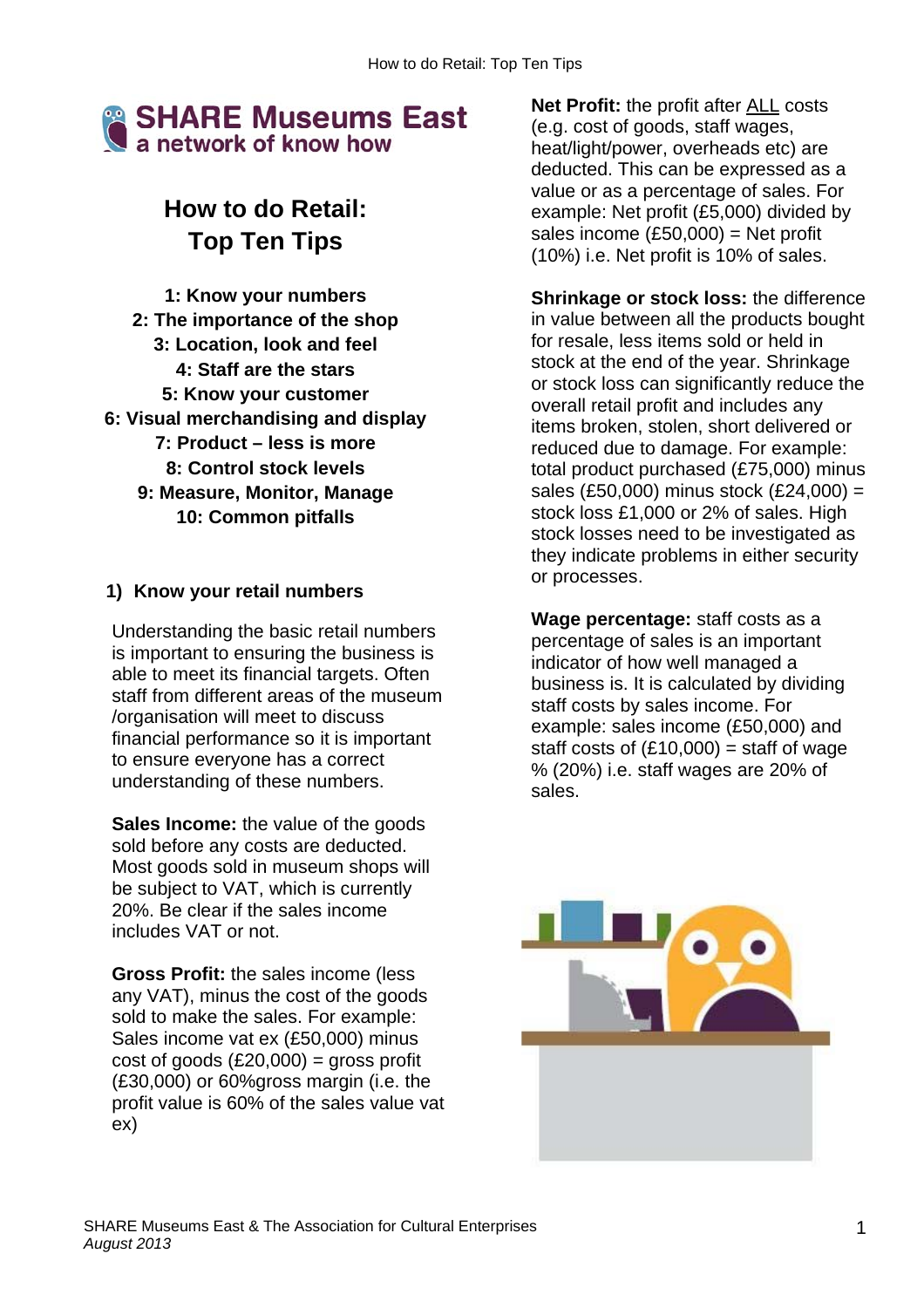## **2) The importance of shops**

Why have a shop? Is it really necessary? It can be tempting for organisations seeking to make cuts in straitened times to reduce, or even close down, the retail offer. Retail is an integral part of the visitor experience and one which all visitors have come to expect and enjoy. Visitors love to take away with them a 'piece of their day'. There are other, equally important, reasons for not only offering, but making the most of shops in heritage sites:-

- ‐ The shop financially supports the organisation's activities
- ‐ The shop is an extension of the organisation's brand – its products spread the word
- ‐ The shop represents the collections in an accessible way, through good product development
- ‐ The shop is a gateway to the galleries, it can draw in customers who then become visitors
- ‐ The shop is a destination in itself and often serves the local community

## **3) Location, look and feel**

**Location:** if you have the opportunity your shop should be located so that visitors pass through it on entry to the museum and, best of all, on exit Wherever possible shops should be in the area of highest footfall – often near the cafe and toilets. If your shop is not so well located make sure that it is clearly signed from the entrance and also at the end of the visitor route.

**Look and feel:** imagine you are looking at your shop with a customer's eye and you will see things quite differently. Consider the shop from the start of the customer 'journey' – the approach to the building, external signs, windows, and the threshold of the shop. Then look at the displays once in the shop. Is the shop easy to move round? Is it light and inviting or does it look cluttered? Is it clean and ready for business? Walk out and come in again as a customer taking note of anything you could move or improve, you may be surprised.

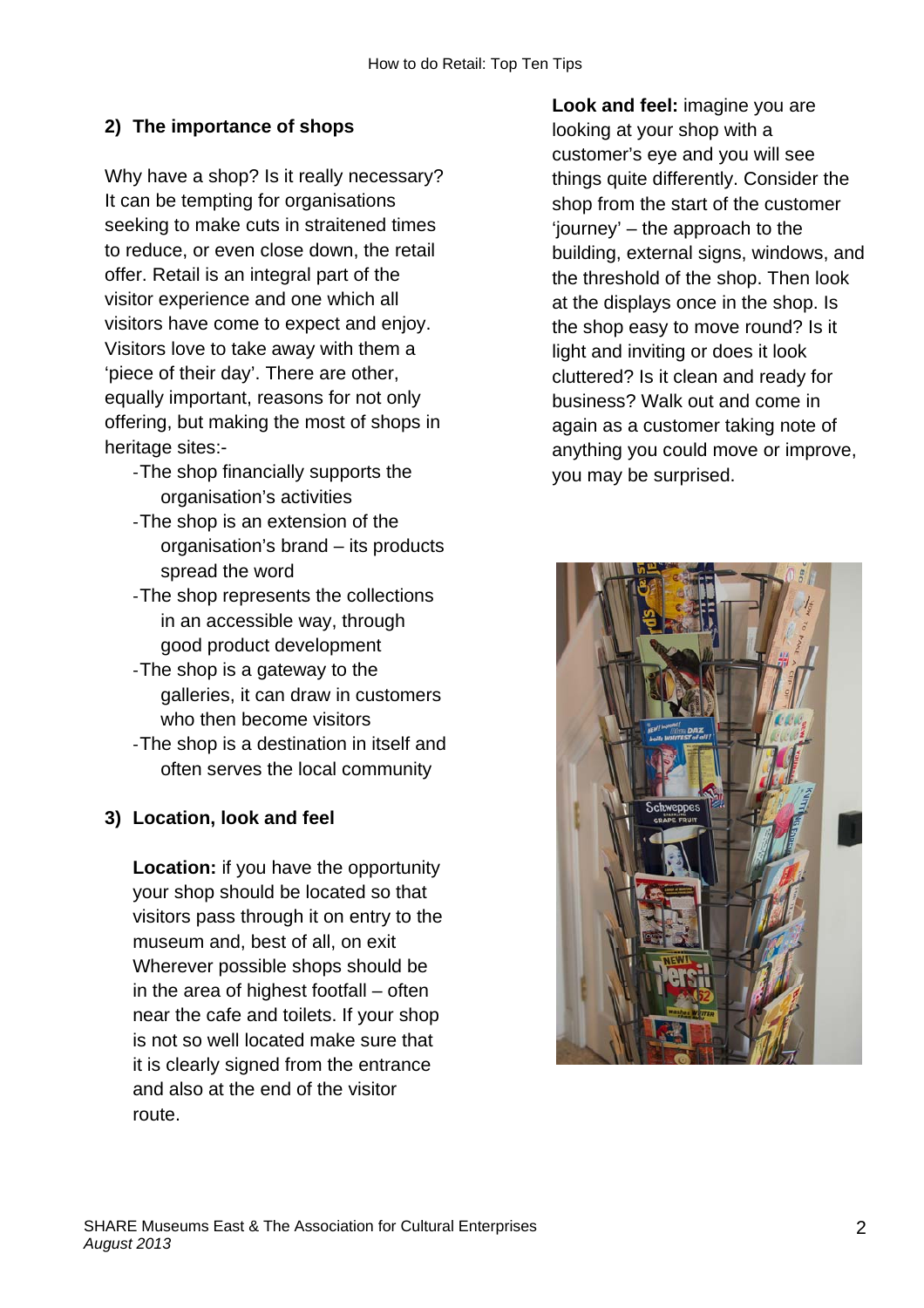#### **4) Staff are the stars**

Nothing is truer than that people buy people. Your shop staff are the front line troops who will make all the difference with regard to sales and as ambassadors for your organisation. Shop staff are often the first point of human contact for visitors and we never get a second chance to make a first impression. It has been shown that 96% of unhappy customers don't complain and that 90% do not return so do invest in customer service skills training – it will give a real return on that investment.

**Recruit good communicators**: sales and communication go hand in hand. Make sure you put communication skills at the top of the person spec when recruiting. It is more important than experience or qualifications.

**Sell, sell, sell:** reluctance to proactively sell is not a desirable quality in shop staff so make sure you recruit staff who are enthusiastic about this, their core purpose. Again, invest in training to give confidence to existing staff and you will see real monetary returns.

#### **Stock and product knowledge:**

good sales people know what is in the shop every day and what new lines are introduced. Product knowledge is equally important and will increase sales and linked sales. Make sure staff are updated regularly and that they can speak with an informed voice about what stock they have, its

provenance and the works in the collection that inspired it.

#### **5) Know your customer**

**Ask your staff:** your shop or front of house staff are the people who really know who is coming through the door. Invite them to indentify the main segments you are attracting e.g. families, retired adults, academics, locals, holidaymakers. Once you have this information it will determine what you stock, how you display it and how you serve the customers.

**Segment your visitors and identify their needs:** for instance, if you have a high proportion of local visitors you may want to carry more gifts and greetings cards: you will need to refresh the displays more frequently to give an impression of new stock as locals make return visits: they will respond to a more personal service, getting to know and use their names, for example.

**Match your product to your visitor profile:** understanding your visitor profile is one of the most important keys to successful retailing. Heavy emphasis on children's goods in a shop with a mainly academic visitor will obviously not succeed. But, more subtly, a shop that confidently sells general giftware that may be found in the high street will not appeal to an audience of visitors keen on your subject and who want bespoke product about that subject.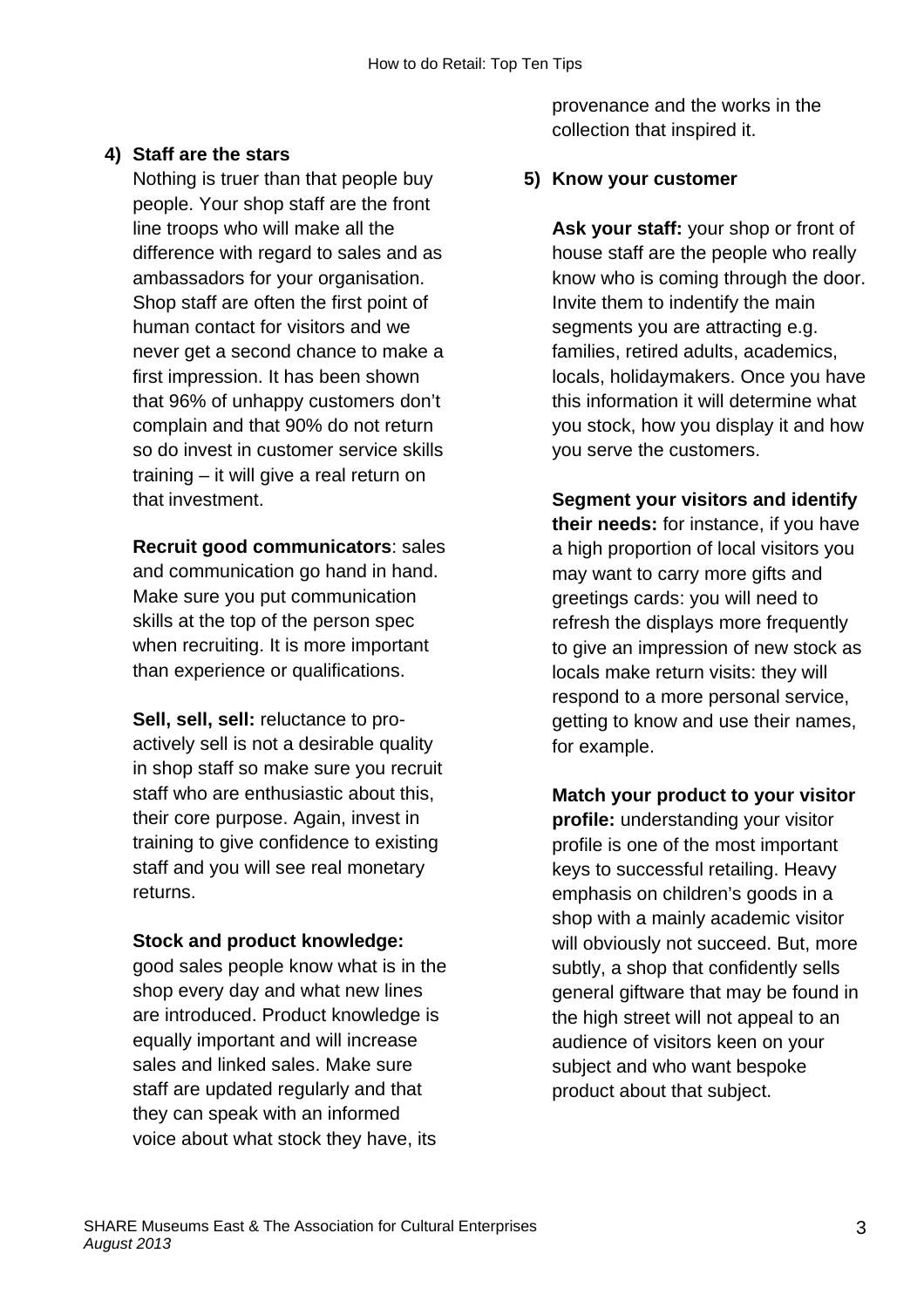**6) Visual merchandising and display** 



Visual merchandising refers to the way product is presented to the customer. Good visual merchandising is one of the most important retail tools to attract, engage and motivate customers towards making a purchase. Without good visual merchandising a shop can look disorganised and unappealing which reduces sales. Good visual merchandising creates strong and clear statements to customers that help them to understand the different ranges, values and price points on offer. Shop staff can sometimes be intimidated when asked to display product as it is often wrongly assumed to be decorative and requiring creative flair. However, good results can

**Pyramid displays:** the overall effect creates a visual triangle within the display and is achieved by positioning a single large item in the centre that acts as a statement piece and attracts the viewer. Progressively groups of smaller sized products are added to the presentation with the smallest items being positioned on the outer edges. For maximum effect aim to group products together in odd numbers – i.e. 3, 5, 7 etc.

be achieved by most staff by following 4 core visual merchandising principles.

**Colour blocking:** bringing together and grouping product based on colour can add impact and drama to a display. It can be effectively used to give customers the impression that product

has been refreshed by selecting colours relevant to a season (– i.e. yellows and fresh greens for Easter/spring or rich reds and browns for autumn) without the need to invest in a large number of new product ranges. Another effective way of using colour grouping is to select products that pick up on a key colour from a major exhibition piece or painting.

**Product positioning:** this ensures that specific products are placed in the most appropriate space in the shop based on its sales potential and relevance to the museum. Not all space has the same visibility to customers due to location, visitor flow, layout and lighting. Therefore it is important that the best spaces, in high flow areas (i.e. spaces that most visitors see) are used to present key products as this encourages impulse purchases. Products that benefit from this type of presentation include guidebooks /exhibition catalogues, exhibition products and promotional volume lines.

**Use of price points and point of sale**:

clear pricing is important as potential customers will be reluctant to ask staff and will be put off purchasing un-priced items. Ideally all prices should be on the product itself or shown clearly on well located point of sale (POS) tickets. Choose a method of ticketing that fits with the style of the whole museum (i.e. same font type, colour and use of logo/branding) and use it consistently. Highlight key items to the customer with point of sale that focuses either on price, (e.g. for important value or promotional items) or benefits for special products (e.g. exclusive to the museum, limited edition, relevant to the collection). In addition to the 4 core visual merchandising principles it is essential that a good housekeeping routine is in place to ensure the shop is kept clean and tidy at all times.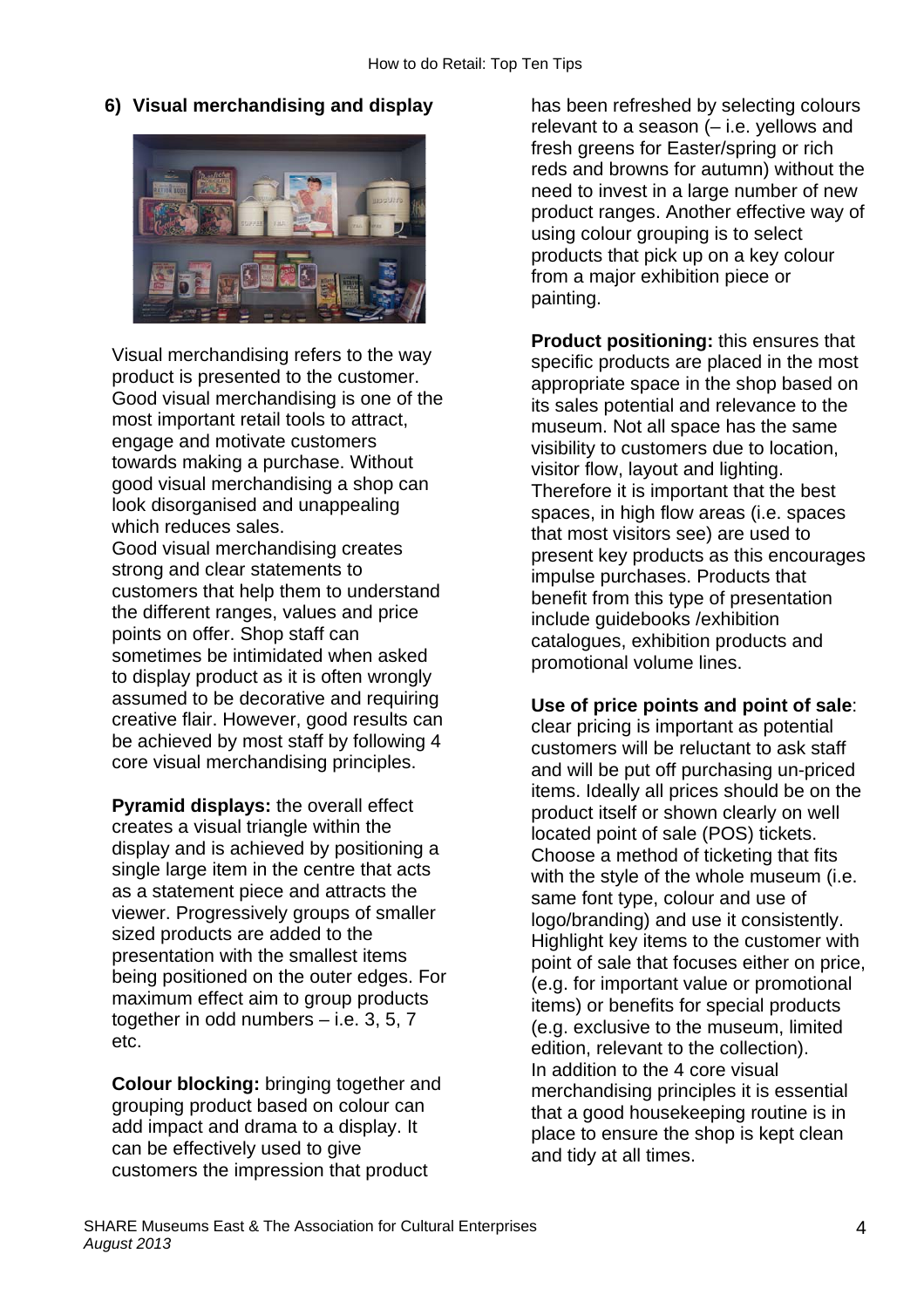## **7) Less is more when it comes to product**

Stocking more products in a shop does not necessarily increase customer spend or the number of visitors who will make a purchase. Often it can have the opposite effect by reducing sales. However, it is all too easy to end up with an ever increasing range size as more products are added and old stock is not cleared quickly enough, resulting in a confusing array on the shelves. For this reason it is important to get the right balance of products to give potential customers choice and be able to achieve good visual merchandising within the space available. The more focused and relevant the product offer is to the target visitor and your museum, the more likely they are to buy. To help achieve this:-

## **Plan the range size each season and for any special events**:

carefully consider how much space you have and work out the number of products that will realistically fit on the shelves or fixtures. Remember, for small items allow multiple facings of the product to ensure it is visible to customers. For best sellers and key products allow more space so that you can present them with authority. Always buy to your plan.

**Plan the product mix:** consider the mix of products and price points. If you have sales data from EPOS systems check what has sold well in the past and which price points are

most successful. Try to 'ease up' the average price point in each area by careful selection of the product range (e.g. if the average price point for books is £5.00, try to add more books with prices £5.00 and above.) Include some higher, more aspirational, price points within the range as they increase customer's value perception of the range overall and help sales of lower priced products.

**Buy smart:** focus the buy and work with a limited number of suppliers to avoid paying delivery charges and make ordering more efficient by raising fewer purchase orders. Always avoid buying only one or two products from a supplier.

#### **Ensure products are profitable:**

products must be correctly priced for the market as wrongly priced goods will make customers suspicious of everything on sale and make them less likely to buy. However, as a minimum, aim to mark up most products by at least 2.4, i.e. cost price x 2.4. By marking up by 2.4 a margin of 50% is achieved, e.g. cost  $(£5)$  vat ex  $X$  2.4 = retail price vat inc - £12. The right price is the one that achieves a profit and encourages strong sales.

The following table shows margins and mark ups. Within the heritage sector average margins range from 50% - 65%. However, if your sales include a high percentage of books then the overall margin achieved will be less than 50% as books have a low margin (between 35- 40% is normal). The higher the margin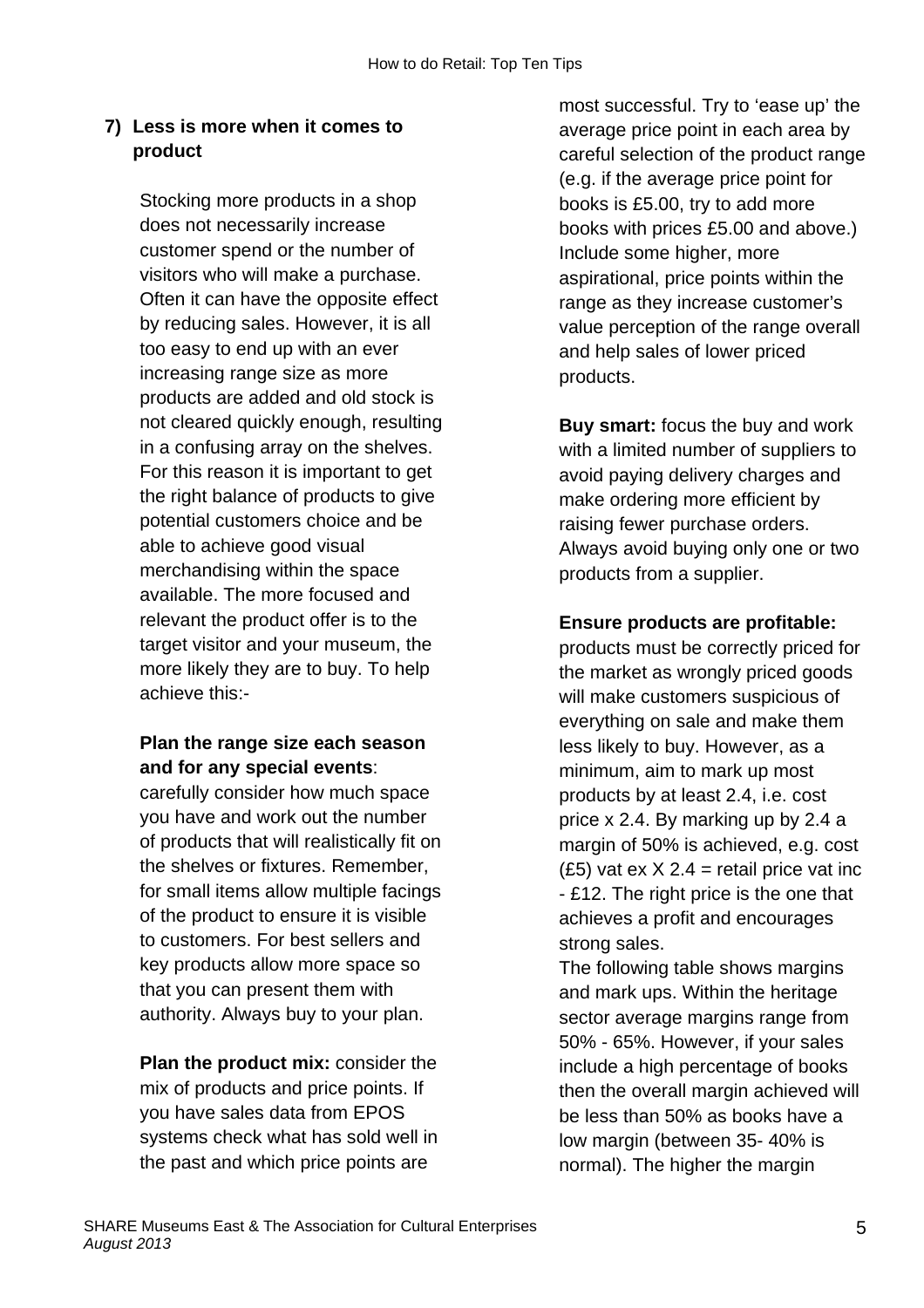percentage or mark up, the higher the profit achieved.

| width ap , margin cho table        |                |                           |
|------------------------------------|----------------|---------------------------|
| <b>Markup</b><br><b>Multiplier</b> | % Mark up      | <b>Margin %</b>           |
| 1.75                               | 46%            | 31%                       |
| 2                                  | 67%            | 40%                       |
| 2.4                                | 100%           | 50%                       |
| 3                                  | 150%           | 60%                       |
| 3.5                                | 192%           | 66%                       |
| 4                                  | 233%           | 70%                       |
|                                    | profit £ /cost | profit £/retail vat<br>ex |

#### Mark up / margin crib table

#### **8) Control stock levels**

Stock represents a risk so it is important that it is managed effectively with good controls to avoid under and over stocking as much as possible. Where an EPOS system exists use the information to make better, timelier, decisions. If EPOS data is not available use manual systems to monitor stock levels.

**Hold the right amount of stock to achieve the sales budget**: the amount of stock held must be in relation to the estimated sales and a stock turn target. Museum/heritage retailers should aim to turn their stock 2-3 times a year (i.e. hold a stock value the equivalent of between 17 and 26 weeks of budgeted sales). For example: a shop with annual sales (£50,000) and a stock turn target (2) should aim to hold an average total stock value (at retail) of £25,000 – i.e. £50,000 divided by  $2 = £25,000$ .

#### **Buy in the right quantities:** ensure the minimum order quantity from the

supplier is realistic for your size of business and do not be tempted to bulk order to achieve a better cost price unless it is a known best seller. This is particularly important for any 'own label' bespoke products that are produced specifically for your museum, including those for special exhibitions.

**Prioritise best sellers:** many sales are lost by 'out of stock' on best selling products so ensure stock levels on these lines are monitored regularly and they are a priority for replenishment. Ensure all staff are up to date with which products are the current best sellers.

**Clear out dead and slow moving product quickly:** stocking too many products and holding old stock will make it harder to achieve the stock turn target and tie up money that is needed to purchase best sellers. Stock does not get more valuable with age, so identify slow moving products and problem lines as quickly as possible and take action to increase sales. The type of product and the scale of the problem will determine what action is most appropriate. However, these are some remedies to consider : improve the presentation with good visual merchandising to increase its visibility to the customer; move to a better location; price promote; include as part of a promotional offer; mark down and include in a sale; write stock off and give away for marketing purposes.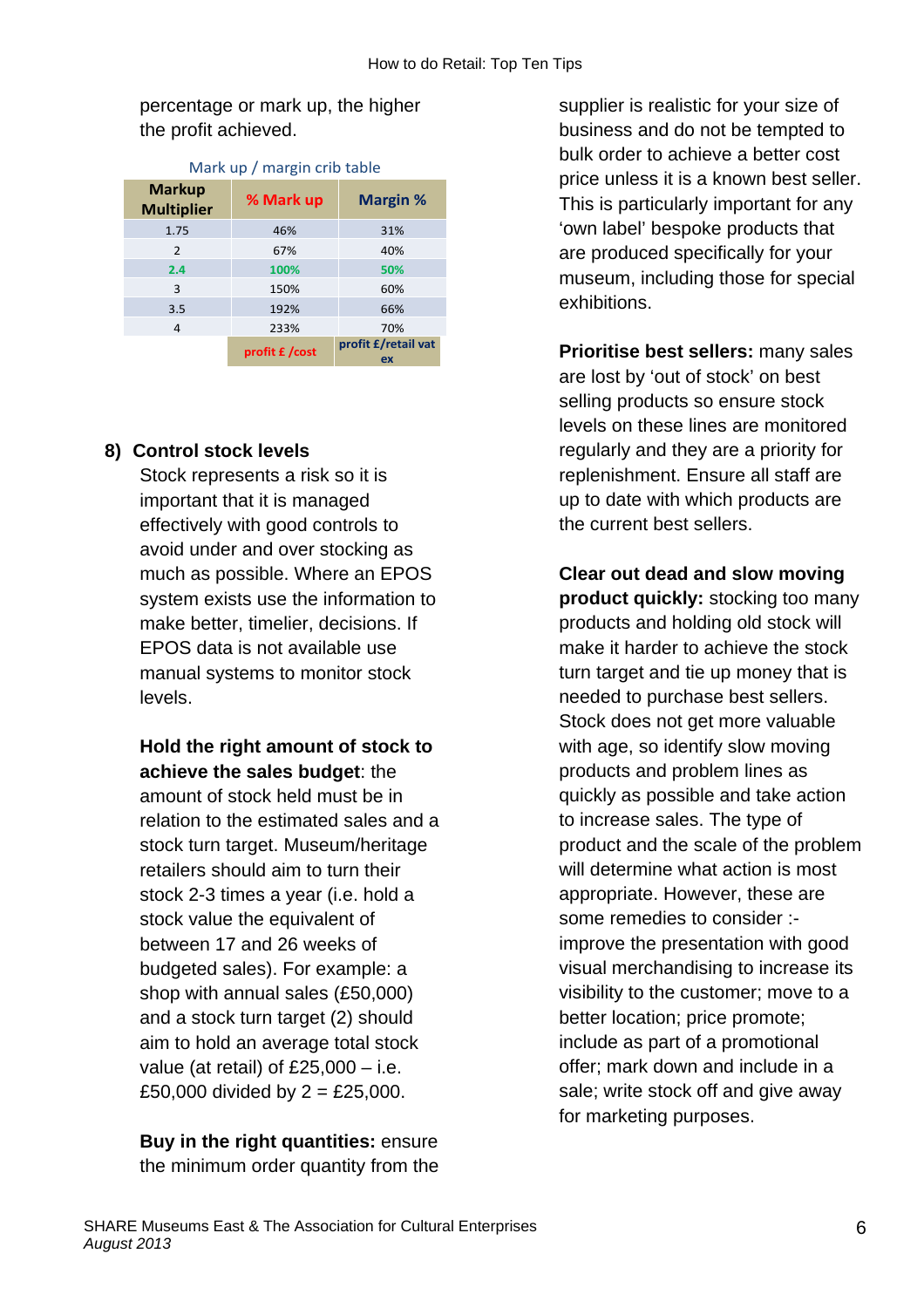#### **9) Measure, monitor, manage**

Key performance indicators (KPIs) are used across the industry and are helpful to benchmark performance against similar businesses. By measuring key areas and monitoring change over a period of time it allows managers to plan better and ask more searching questions that help develop their business more quickly. These are the three most commonly used:-

**Conversion rate**: the ratio of visitors who go on to make a purchase in the shop. It is calculated by the visitor number divided by the number of till transactions in the shop (the number of till transactions comes from the daily reading and broadly equates to the number of customers who have made a purchase) For example: 20,000 visitors and 5,000 till transactions = 25% conversion rate. Lots of things impact on conversion rates including visitor profile, product range, visitor flow and staff skills. Understanding the detail gives valuable insight and enables effective changes to be made and the results monitored. Conversion rates can be measured over different time periods depending on the information required – i.e. hourly, daily, weekly, monthly and annually.

**Spend per visitor**: the average amount every visitor spends in the shop. It is calculated by dividing the visitor number by the sales. For example: 20,000 visitors and  $£40,000$  sales = £2.00 spend per visitor. Spend per visitor is affected by similar things to conversion rates as they are linked and monitoring it can help identify trends over time and support better budgeting and planning.

### **Average Transaction Value (ATV):**

the average amount each customer spends in the shop. Unlike conversion rate and spend per visitor it does not rely on visitor numbers in its calculation so is a more pure measure of performance. It is calculated by total sales divided by the number of till transactions. For example: sales £40,000 and 5,000 till transactions =  $£8.00$  ATV i.e. the average purchase by customers was £8.00. ATV is useful in monitoring customer service levels and helping to identify staff training and skills requirements.